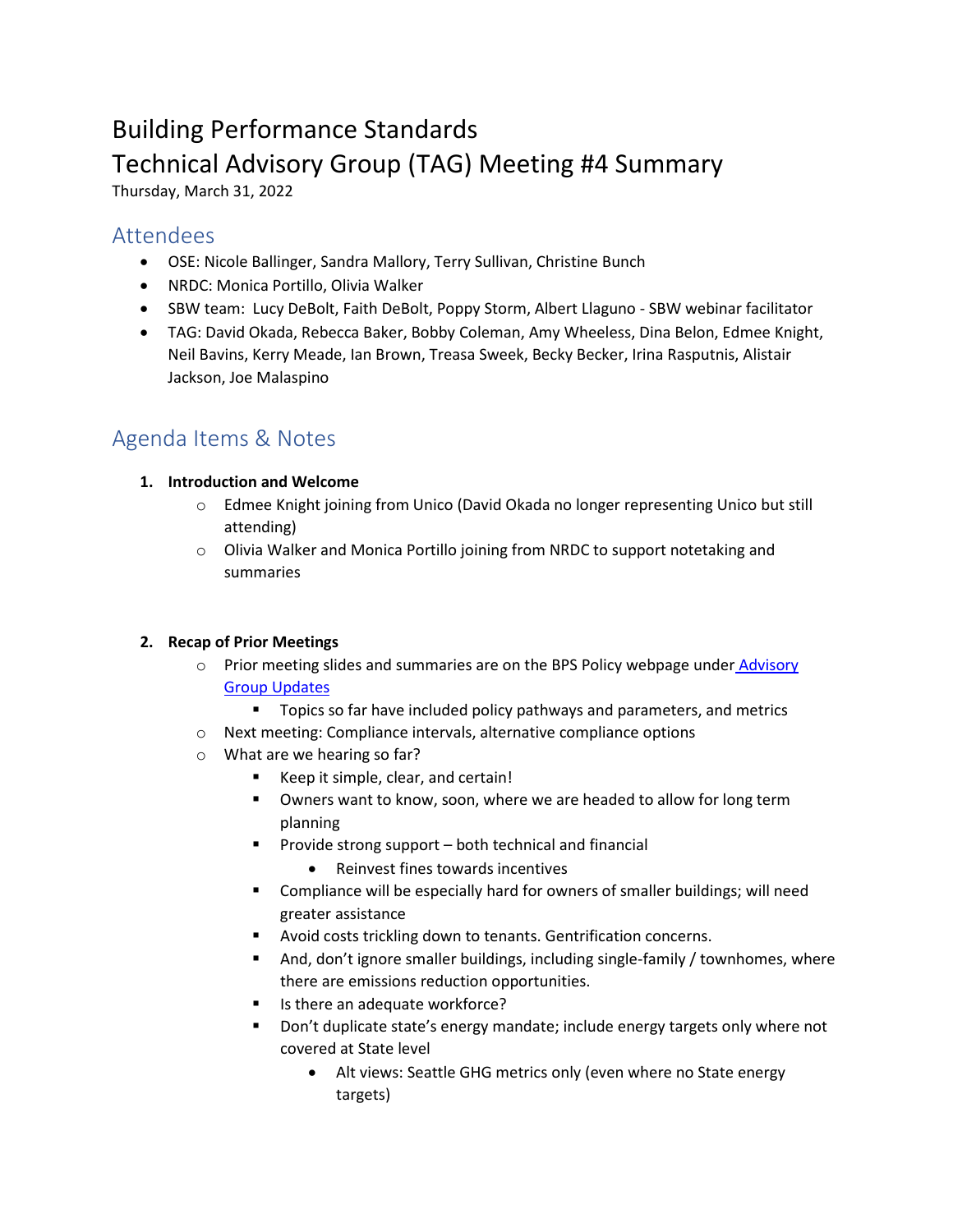- Alt views: Seattle should lead the way with stronger energy metrics
- Also peak demand is a utility issue; Clean Energy Transformation Act will ensure carbon neutral electric utilities statewide
- Focus on onsite fossil fuel use and district systems; SCL carbon-neutral
	- Alt views: conservation still important; fairness and optics; consistency with other regulations; potential to encourage solar.
- Metrics should account for density, esp. relative to dense affordable housing (per person/bedroom vs. per sq. ft.)
- Consider compliance at a portfolio scale (public entities only?)
- Avoid regulatory overlap for refrigerants, indoor air quality, but…
	- Refrigerant leakage not being adequately addressed
	- IAQ could be compromised as buildings upgraded; health is a broad public concern
- **3. Interim Targets Breakout Discussion** (breakout feedback combined for readability)
	- o *Question for TAG:* How should the city set interim targets?
		- **Universal targets** defined increments between the average baseline year emissions by building type and the final performance standard, as in this Boston example that we discussed at the last TAG?
			- **If universal**, allow an optional path for individualized interim targets based on a decarbonization plan for that building, to allow some degree of flexibility for alignment with capital planning timelines. If targets are allowed at the building portfolio scale, also allow for these portfolios?
			- *References:* 
				- o *Tag 3 slides (page 24): [https://www.seattle.gov/documents/Departments/OSE/Buildin](https://www.seattle.gov/documents/Departments/OSE/Building%20Energy/Seattle-BPS-TAG-3-Slides-03.03.22.pdf) [g%20Energy/Seattle-BPS-TAG-3-Slides-03.03.22.pdf](https://www.seattle.gov/documents/Departments/OSE/Building%20Energy/Seattle-BPS-TAG-3-Slides-03.03.22.pdf)*
				- o *Boston Policy: [https://www.boston.gov/departments/environment/building](https://www.boston.gov/departments/environment/building-emissions-reduction-and-disclosure#emissions-standards)[emissions-reduction-and-disclosure#emissions-standards](https://www.boston.gov/departments/environment/building-emissions-reduction-and-disclosure#emissions-standards)*
		- **Individualized targets** proportional increments between each specific building's baseline year emissions and the final performance standard, as in the IMT and NWEC Blueprint examples?
			- *References:*
				- o *Tag 3 slides (page 23): [https://www.seattle.gov/documents/Departments/OSE/Buildin](https://www.seattle.gov/documents/Departments/OSE/Building%20Energy/Seattle-BPS-TAG-3-Slides-03.03.22.pdf) [g%20Energy/Seattle-BPS-TAG-3-Slides-03.03.22.pdf](https://www.seattle.gov/documents/Departments/OSE/Building%20Energy/Seattle-BPS-TAG-3-Slides-03.03.22.pdf)*
				- o *NWEC Blueprint[: https://nwenergy.org/wp](https://nwenergy.org/wp-content/uploads/2021/11/2021-11-Blueprint-Seattle-BPS_Final-1.pdf)[content/uploads/2021/11/2021-11-Blueprint-Seattle-BPS\\_Final-](https://nwenergy.org/wp-content/uploads/2021/11/2021-11-Blueprint-Seattle-BPS_Final-1.pdf)[1.pdf](https://nwenergy.org/wp-content/uploads/2021/11/2021-11-Blueprint-Seattle-BPS_Final-1.pdf)*
	- o *TAG feedback/thoughts/questions*
		- *Universal targets*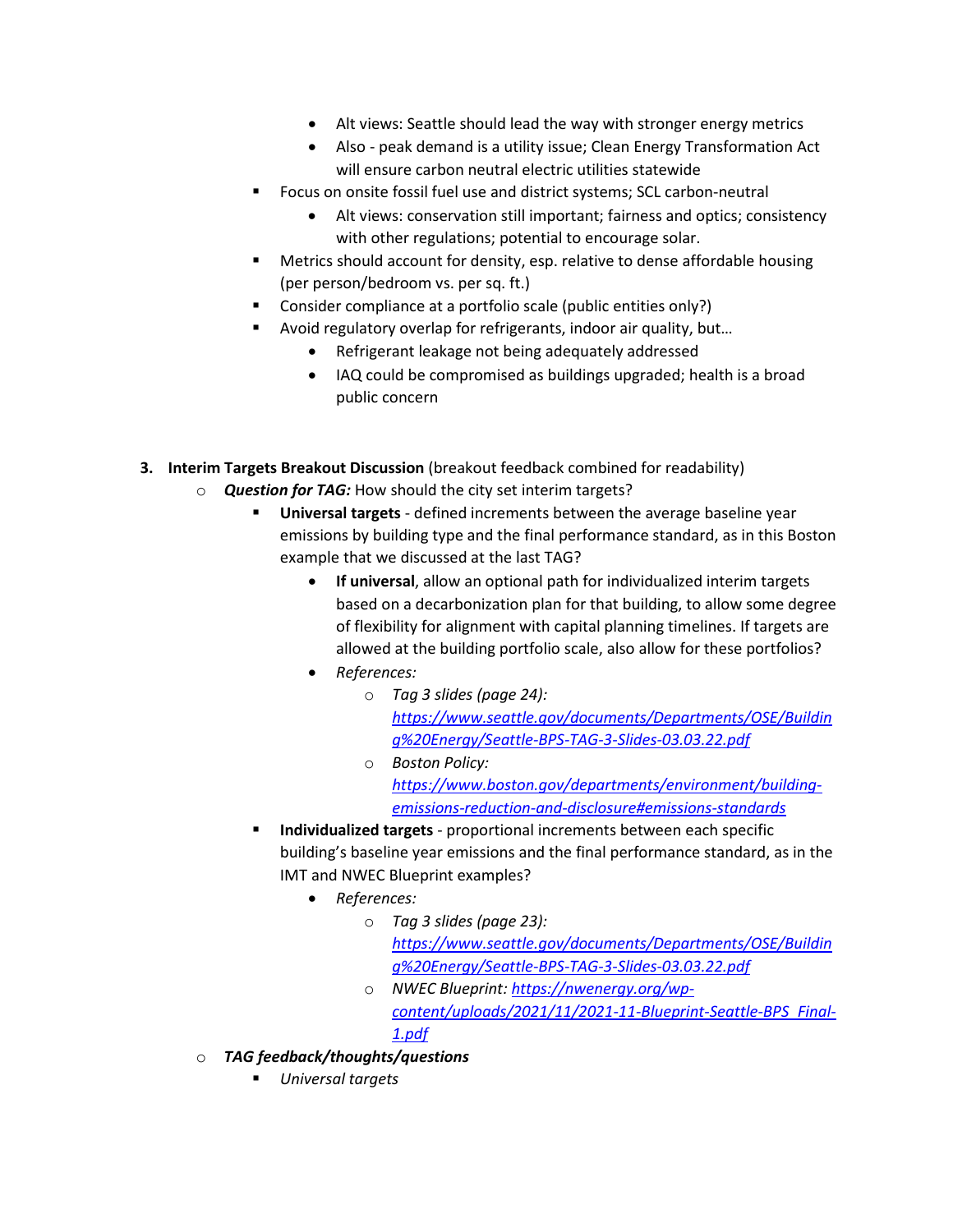- Might overlap and/or conflict with state code, but there could be potential to align and improve on state requirements, also might be more familiar.
- If your building is above average, your building has a lot more breathing room, rewarding early high-performers who improved efficiency on their own volition.
- Viability of universal targets depends on the scope of the groupings for targets, how specific they get.
- The first interim target probably shouldn't be as big of a target as the ones that follow because of the unfamiliarity with the technology/required investments
- Portfolio approach?
	- o Portfolio approach could encourage more rapid decarbonization in the most cost-effective way for owners.
	- o If we're doing it by portfolio, those with larger portfolios can bury their poor performers, which is not great. Maybe only portfolio for public entities? More flexibility because they serve a public good.
- *Individualized targets*
	- Provides more flexibility, more targeted and tailored support.
		- o Flip side of this is that inefficient buildings have an easier path up front, not penalizing bad performances.
	- Allows the city to use the energy star portfolio manager information from Seattle's tune-ups ordinance to set targets. Seems like a more fluid extension of Seattle's existing programs, and could streamline existing kinks in the tune-ups policy.
		- o Need to confirm data is accurate, tune-up requirement highlighted that it hasn't always been accurate today, perhaps individualized only makes sense if we can be sure the data is correct.
	- From the Building Owner perspective, individualized makes much more sense. Even among the same building type, each building has very different performance and therefore different needs. Realistically all building owners would like to push off as much as they can, maybe a little leeway in the beginning and a steeper ramp down in the second and third interim cycles would be good to get people up to speed. Better than a flat consistent slope of performance improvement. Can more easily plan 10, even easier 15 years out than 5.
		- o On the other hand, while sympathetic towards building owners challenges, if we let everyone push out what makes the most economic sense, we might be missing decarbonization opportunities.
	- Individual targets with steeper curves as time goes on reflects actual building performance investments over time. You plan for the huge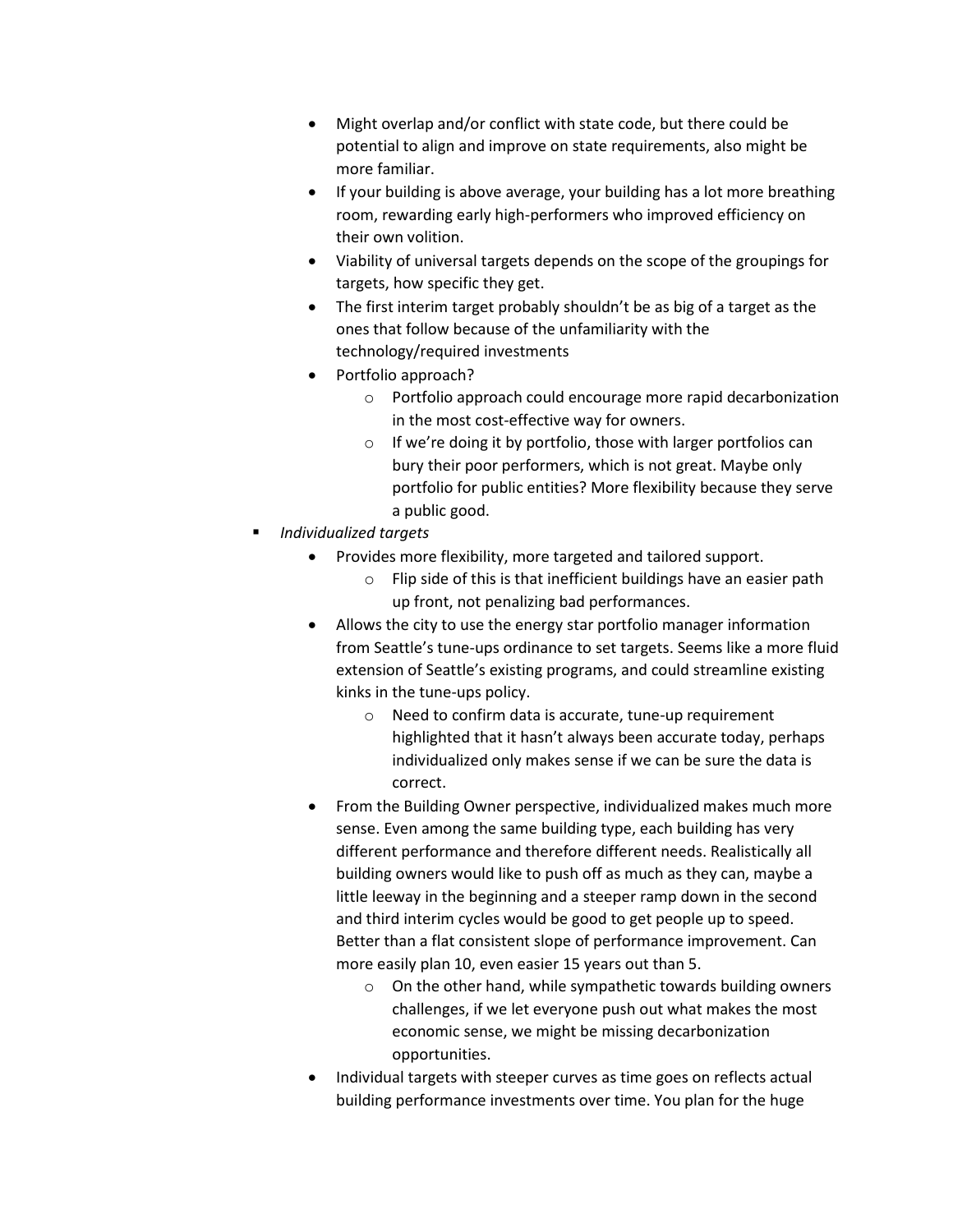capital improvements further out, while still encouraging reaching for low-cost immediate benefit/savings actions at the start with the lower slope.

- Is individualized more overhead for OSE?
	- o Not really, been benchmarking 20k since 2018 (though tune ups have only been for 50k and above for some time).
	- o Both paths are fairly administratively intensive. But worried about not having a recommended overall path target because then folks won't know what the general goal is.
- **4. Building Decarbonization Plan Discussion** (breakout feedback combined for readability)
	- o *Question for TAG:* Should the City require an upfront building decarbonization plan for all buildings?
		- If so, how simple or detailed should the plan be? What documentation would be required?
		- **How could a decarbonization plan track with the building over time? (Especially** for private building owners who may not hold their building long-term.)
		- How frequently / when should decarb plans be updated?
		- Align a decarb plan with State Energy Management Plan requirements? Include initial benchmarking verification?

#### o *TAG feedback/thoughts/questions:*

- *Level of detail/required documentation*
	- "Plan" might be too generic, can be pretty simplistic and therefore unhelpful. Taking a structured approach to the requirement is key, and it has to be detailed enough to actually be useful.
- *Tracking over time, over owners*
	- If plans are passed from owner to owner, there could be concerns about small building owners that don't have money to upgrade for compliance or to sell (this will be an issue with or without the plan).
	- There's nothing wrong with a strategic plan, but requiring it stay consistent is problematic. New owners can come on and scrap plans entirely.
		- o Fold it into normal asset info of a building when a building is sold, then new owners can validate that information and/or update it. Make it as streamlined and data-driven as possible.
		- $\circ$  Can't make it too prescriptive or binding, then you may encumber the new owners. Targets are firm, owners should be able to decide how to get there.
		- o Need to understand what potential burdens could be for new owners if they want to stray from prior plan significantly
	- Could be of a planning tool that clarifies the trajectory. IMT also has an action plan that stays with the building when it transfers ownership – an agreement the new owner agrees to do.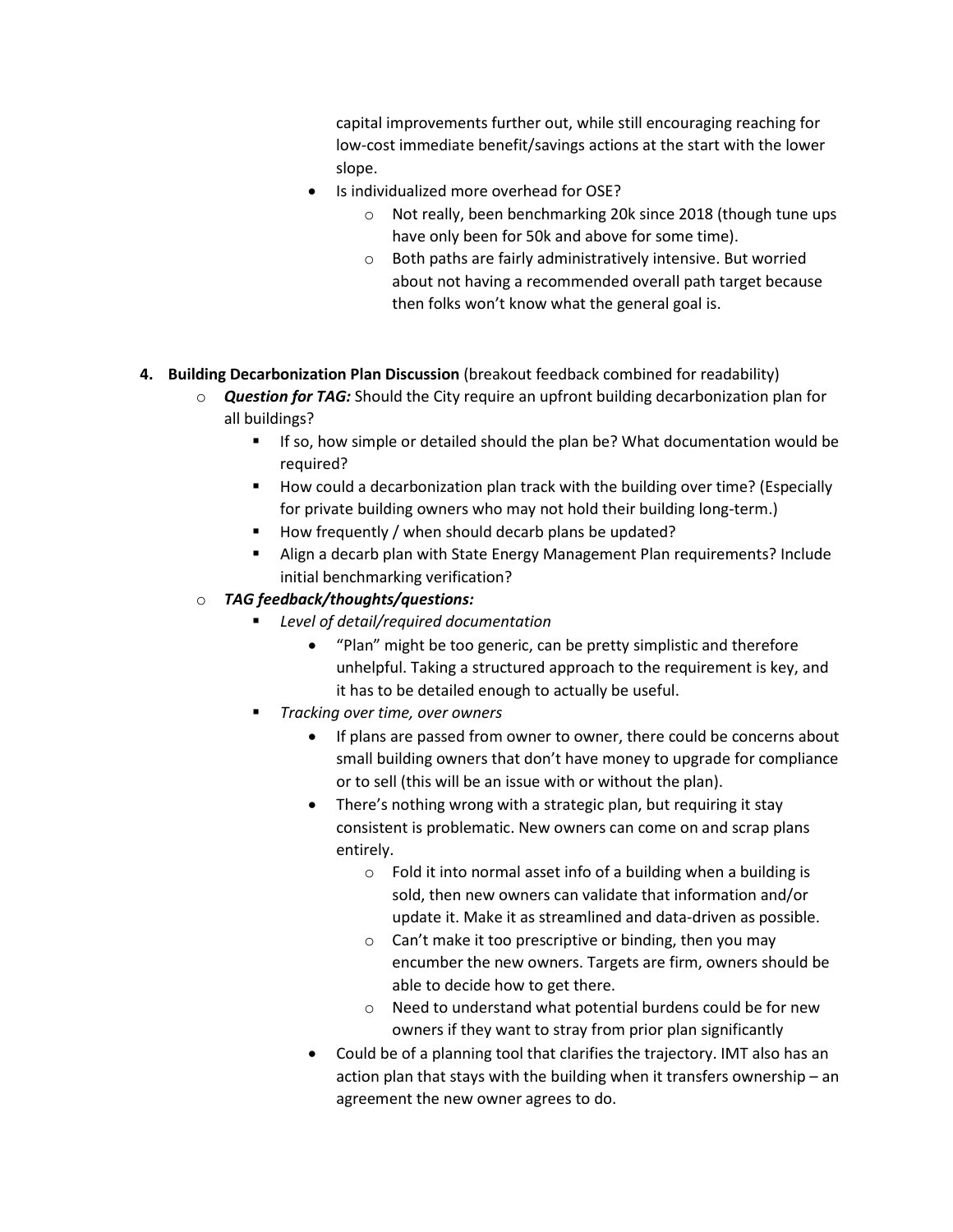- *Update frequency*
	- Using this as an alternative compliance path makes frequency more complicated - but thinking 5-10 years. Should depend on how often city staff are able to review.
- *Alignment with state energy management plan*
	- Could we just add one additional section to this existing requirement? GHG planning?
- *General*
	- Would use the decarbonization plans as a stick: if a building doesn't meet the target then they have to come up with this plan.
		- o If buildings are close or meeting targets, this shouldn't be required. City should be up front with who should expect to have to deal with developing a plan. Requires a level of proactivity that a lot of building owners don't typically have the capacity for.
		- o Triggered at more than 10% off target or something
	- Is anyone from the city going to be reading these plans? Is the point just to get the owner to make it or will the city review/respond?
		- o If we do this, we have to do it with the ability for the city to read and respond.
		- o If not, it's busy work that doesn't have any value
	- Thinking through outreach
		- o Can the city use benchmarking data to do some of the initial analysis to identify who needs to do this and who doesn't?
			- **Problem with data quality, maybe there's a verification** step needed here
			- Use verification step to improve awareness: do I need to do something to meet this target? Avoids buildings getting blindsided too late.

#### **5. Emissions reductions potential**

- o *Question for TAG:* What ballpark level of emissions reductions can be expected in the first compliance cycle? Reminder: City Climate Action Plan goal is 39% across all commercial/residential buildings by 2030.
	- If 2026-2030 were the first compliance cycle, is that feasible when you consider the building types you are familiar with in Seattle? E.g., in the portfolio you manage or types of buildings you've worked in, or have market knowledge of, etc. How many buildings (a percent estimate, for example) could replace by 2030:
		- Domestic Hot Water?
		- Heating?
		- Other?
	- If not by 2030, then by when could each of the above be replaced?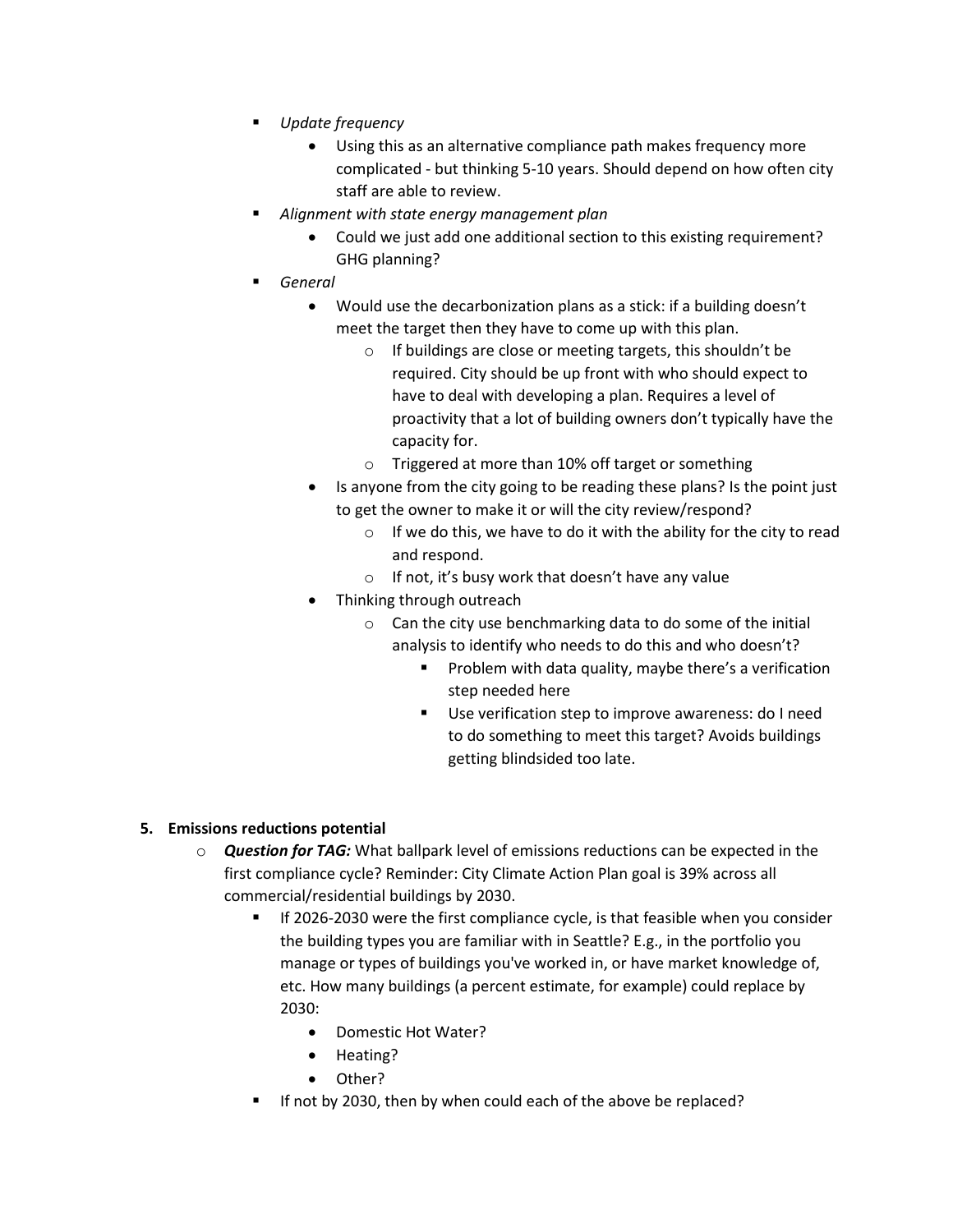#### o *TAG feedback/thoughts/questions:*

- To meet 39% by 2030 for commercial you've got to go after space heating doubt we're going to be able to switch heating over entirely by 2030.
- For multifamily and hospitality, it's best to target domestic hot water, often the primary source of emissions and ripe for fuel switching.
	- For DHW, probably 90% of builds that could do it relatively affordably (though the rapid and widespread transition would put outsized demands on workforce and appliance market), at that transition alone would have large impact on emissions in non-commercial spaces.
	- For space heating, about 50% of buildings could reasonably switch over by 2030. Those would be the simpler buildings that don't have very complex heating systems.
	- The remainder is food service cooking, and then more niched uses commercial dryers, amenity bbq on a MF build, fire features in lobbies, back-up generators… a lot to consider for decarbonization plans.
- Not expecting most current equipment to reach end-of-life by 2030, going to have to proactively replace equipment that wouldn't otherwise consider replacing, especially given the number of buildings built in the last ten years.
	- Other markets passing policies that gas systems are required to be replaced with electric systems at EOL starting in Year X.
	- Harder to wrap our heads around operating costs issues and resulting split incentive issues. Where can we move the cost needle elsewhere to make decarbonization more economically feasible right now?
	- Information on market perspective of fossil fuel use in buildings would be useful to inform/encourage investments.
	- For schools and other public buildings, replacing all gas boilers with electric will be costly and difficult (much easier to replace like for like at the moment).
- In other jurisdictions, they do community-wide equipment need and cost estimates for transitions which causes local markets to make discounts on new equipment with the understanding that everyone will be buying up by 2030.
	- Financial impact study sector by sector would be beneficial for the market and helpful for planning and budget estimating for building owners and managers.
	- Could also be used to inform financial mechanisms to make this transition easier.
- Will it be a huge lift for Seattle City Lights to understand electric system capacity issues at peak use times?
	- City lights is doing these assessments. From the capacity standpoint, this won't happen everywhere overnight, feel we'll be able to meet the capacity on the system scale with the gradual transition.
	- Panel capacity will still be an issue, but energy efficiency as part of this will be huge in limiting stress on the system.